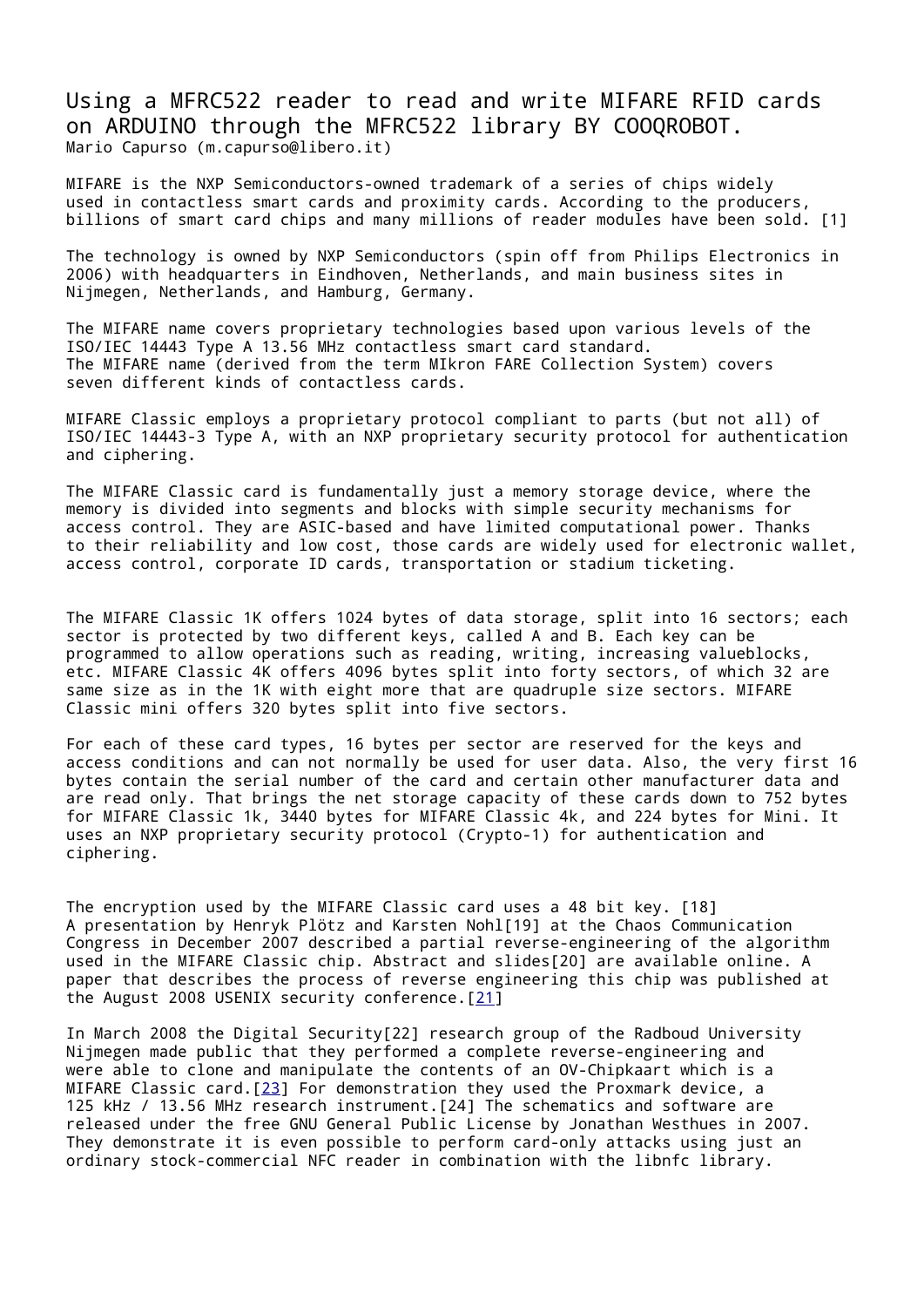In April 2009 new and better card-only attack on MIFARE Classic has been found. It was first announced at the Rump session of Eurocrypt 2009.[35] This attack was presented at SECRYPT 2009.[36] The full description of this latest and fastest attack to date can also be found in the IACR preprint archive.[37] The new attack improves by a factor of more than 10 all previous card-only attacks on MIFARE Classic, has instant running time, and it does not require a costly precomputation.

The new attack allows to recover the secret key of any sector of MIFARE Classic card via wireless interaction, within about 300 queries to the card. It can then be combined with the nested authentication attack in the Nijmegen Oakland paper to recover subsequent keys almost instantly. Both attacks combined and with the right hardware equipment such as Proxmark3, one should be able to clone any MIFARE Classic card in not more than 10 seconds. This is much faster than previously thought.

The MFRC522 is a highly integrated reader/writer IC for contactless communication at 13.56 MHz. The MFRC522 reader supports ISO/IEC 14443 A/MIFARE mode. The MFRC522's internal transmitter is able to drive a reader/writer antenna designed to communicate with ISO/IEC 14443 A/MIFARE cards and transponders without additional active circuitry. The receiver module provides a robust and efficient implementation for demodulating and decoding signals from ISO/IEC 14443 A/MIFARE compatible cards and transponders. The digital module manages the complete ISO/IEC 14443 A framing and error detection (parity and CRC) functionality.

The MFRC522 supports all variants of the MIFARE Mini, MIFARE 1K, MIFARE 4K, MIFARE Ultralight, MIFARE DESFire EV1 and MIFARE Plus RF identification protocols. To aid readability throughout this data sheet, the MIFARE Mini,

MIFARE 1K, MIFARE 4K, MIFARE Ultralight, MIFARE DESFire EV1 and MIFARE Plus products and protocols have the generic name MIFARE.

The following host interfaces are provided:

- Serial Peripheral Interface (SPI)
- Serial UART (similar to RS232 with voltage levels dependant on pin voltage supply)
- I2C-bus interface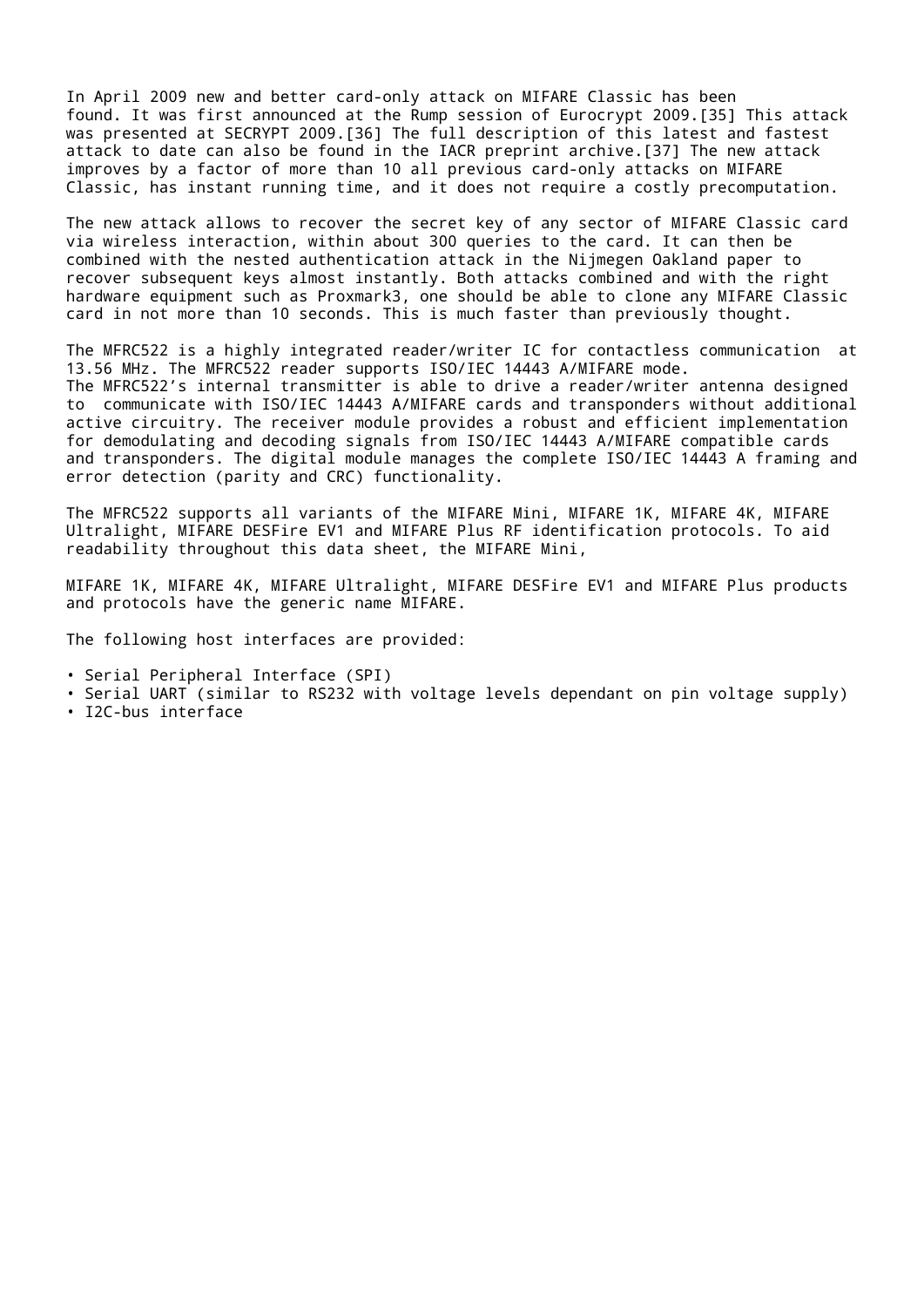

Answer to Request :

With the Answer to Request sequence the MIFARE® RWD (Read Write Device) requests all MIFARE® cards in the antenna field. When a card is in the operating range of a RWD, the RWD continues communication with the appropriate protocol.

#### Anticollision loop

In the Anticollision loop the serial number of the card is read. If there are several cards in the operating range of a RWD they can be distinguished by their different serial numbers and one can be selected (Select card) for further transactions. The unselected cards return to the standby mode and wait for a new Answer to Request and Anticollision loop.

#### Select Card With the Select Card command the RWD selects one individual card for further authentication and memory related operations. The card returns the Answer to Select (ATS) code, which determines the individual type of the selected card.

Access Specification After identification and selection of one card the RWD specifies the memory location of the following access.

Three Pass Authentication The appropriate access key for the previously specified access is used for 3 Pass Authentication. Any communication after authentication is automatically encrypted at the sender and decrypted by the receiver.

Read/Write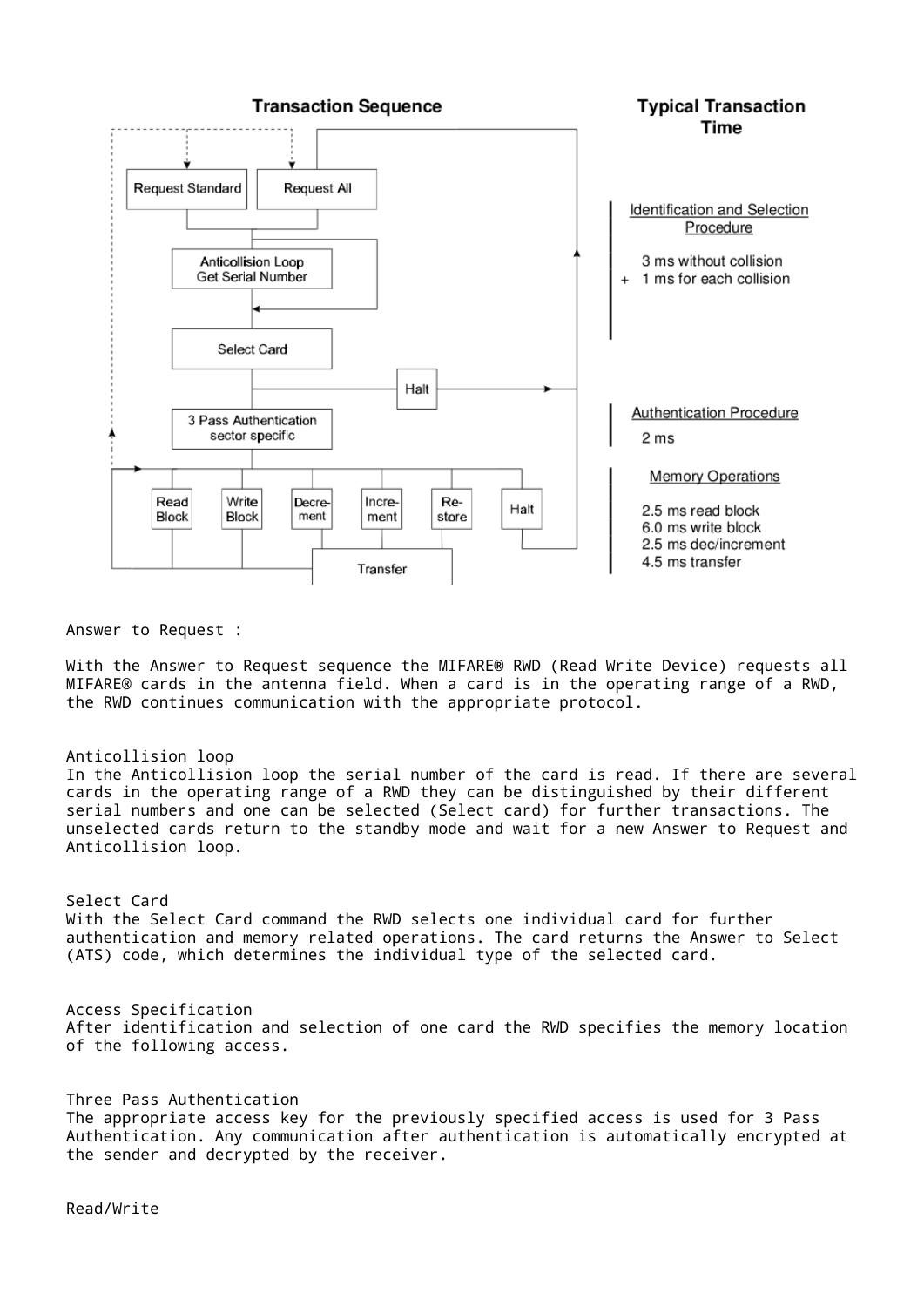|                            | After authentication any of the following operations may be performed:                                                    |
|----------------------------|---------------------------------------------------------------------------------------------------------------------------|
| READ<br>WRTTE<br>DECREMENT | reads one block<br>writes one block<br>decrements the contents of one block and stores the result<br>in the data-register |

| INCREMENT | increments the contents of one block and stores the result |
|-----------|------------------------------------------------------------|
|           | in the data-register                                       |
| TRANSFER  | writes the contents of the data-register to one block      |

RESTORE stores the contents of one block in the data-register

The MF1ICS50 IC of a Mifare Classic has integrated a 8192 Bit EEPROM which is split into 16 sectors with 4 blocks. One block consists of 16 bytes (1 Byte = 8 Bit).



#### Memory Organisation: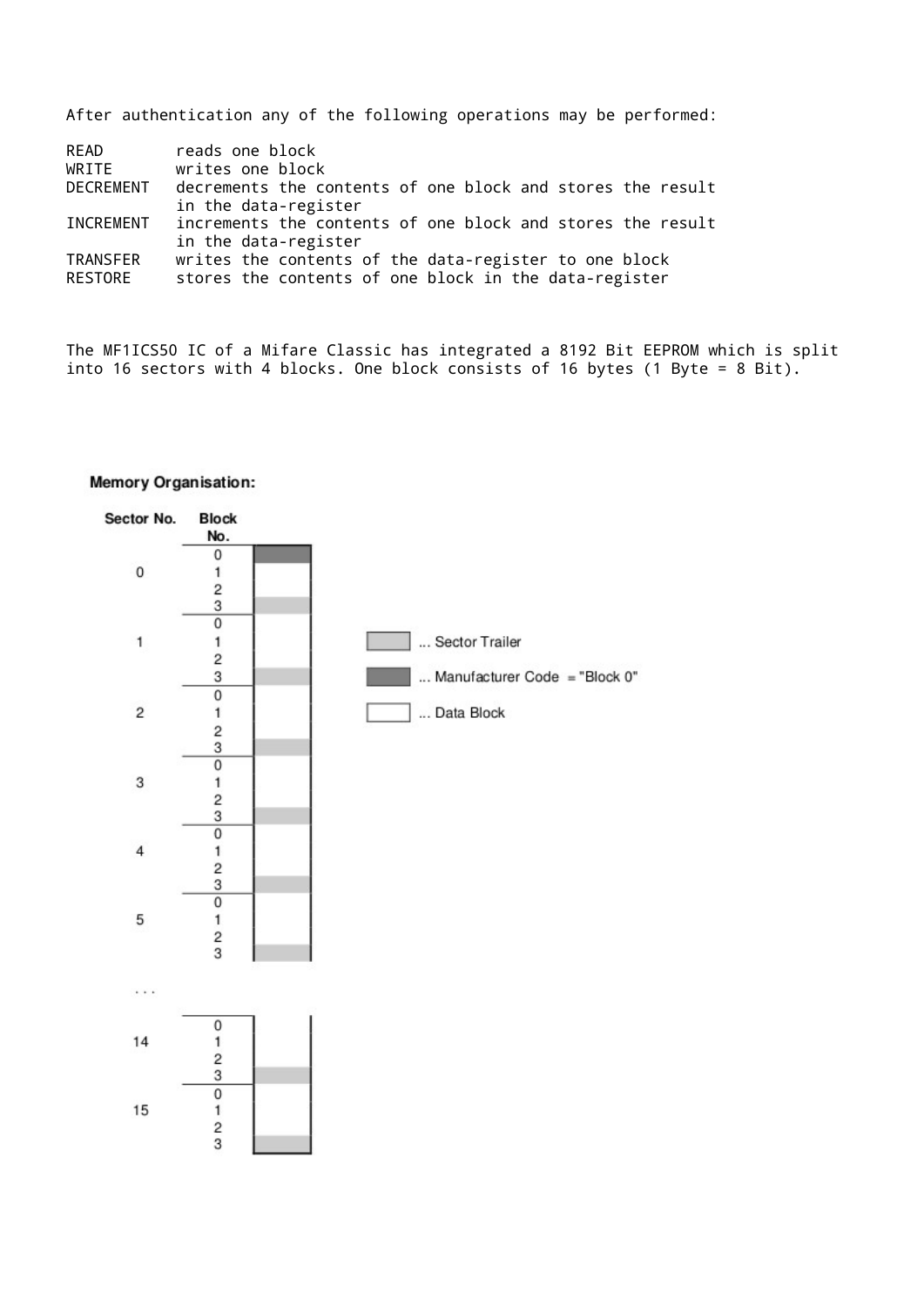Manufacturer Code (Block 0 of Sector 0)

The first block of the memory is reserved for manufacturer data like 32 bit serial number. This is a read only block. In many documents it is named "Block 0".

Data Block (Block 0 to 3 except "Block 0")

Access conditions for the Data Blocks are defined in the Sector Trailers. According to these conditions data can be read, written, incremented, decremented, transferred or restored either with Key A, Key B or never.



### 2.6.1 Sector Trailer (Block 3):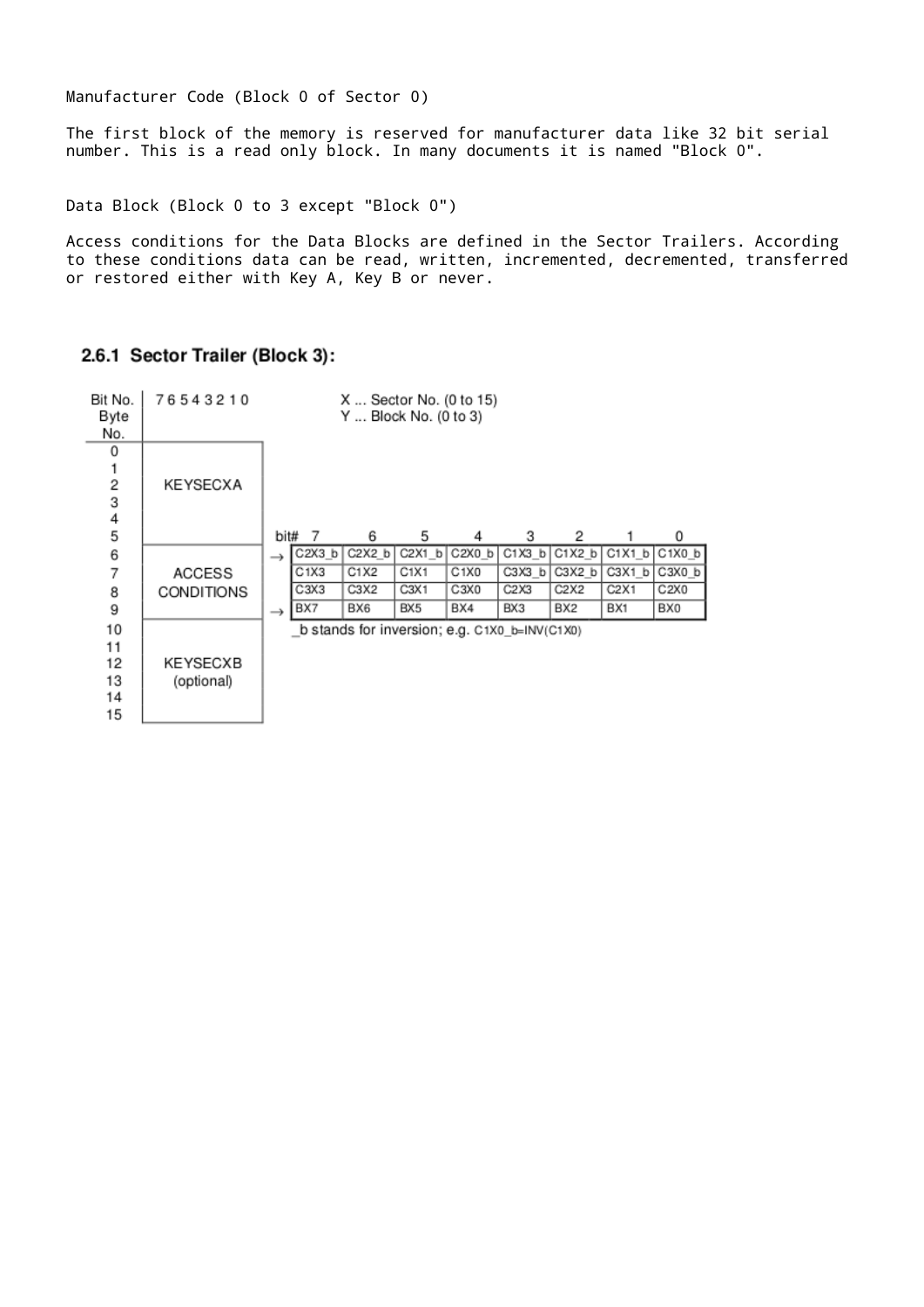The fourth block of any sector is the Sector Trailer. The Sector Trailer contains access Key A (KEYSECXA) an optional Key B (KEYSECXB) and the access conditions for the four blocks of that sector. If Key B is not needed, the last 6 Bytes of block 3 can be used as data bytes. The corresponding access condition settings are marked grey below.

CIXY to C3XY which are stored twice for safety reasons define the access condition independently for the sector's four blocks. The last byte of the access conditions may be used to store some specific application data (e.g. location of the write backup block).

|          |                               |      |       | KEYSECXA | ACCESS COND. |       | KEYSECXB |       |  |
|----------|-------------------------------|------|-------|----------|--------------|-------|----------|-------|--|
| C1X3     | C <sub>2</sub> X <sub>3</sub> | C3X3 | read  | write    | read         | write | read     | write |  |
| 0        | 0                             | 0    | never | key A    | key A        | never | key A    | key A |  |
| 0        |                               |      | never | never    | key A        | never | key A    | never |  |
|          | 0                             |      | never | key B    | key A B      | never | never    | key B |  |
|          |                               |      | never | never    | key A∣B      | never | never    | never |  |
| $\Omega$ | O                             |      | never | key A    | key A        | key A | key A    | key A |  |
| 0        |                               |      | never | key B    | key A B      | key B | never    | key B |  |
|          | 0                             |      | never | never    | key A B      | kev B | never    | never |  |
|          |                               |      | never | never    | key A B      | never | never    | never |  |

• Access condition for the Sector Trailer  $(Y = 3)$ 

incr, decr, transfer, restore : never

NOTE: Key AlB means key A or key B;

If key B may be read (all grey marked lines) the memory space for Key B is used for data storage and it shall not be used for authentication because all further memory access operations will fail.

Since the transport access conditions (after chip manufacturing) equal to 001, new cards must not be authenticated with Key B!

| C <sub>1</sub> XY | C <sub>2</sub> XY | C3XY | read                | write                | incr                     | decr, transfer,<br>restore |
|-------------------|-------------------|------|---------------------|----------------------|--------------------------|----------------------------|
| 0                 | 0                 | 0    | keyA B <sup>1</sup> | key A B <sup>1</sup> | $key$ $A B$ <sup>1</sup> | key A <sub>B</sub>         |
| 0                 |                   | 0    | keyA B              | never                | never                    | never                      |
|                   | 0                 | 0    | keyA B <sup>1</sup> | key B <sup>1</sup>   | never                    | never                      |
|                   |                   | 0    | keyA B <sup>1</sup> | key B <sup>1</sup>   | key B                    | key A B                    |
| 0                 | 0                 |      | keyA B <sup>1</sup> | never                | never                    | key A B                    |
| 0                 |                   |      | key B <sup>1</sup>  | key B <sup>1</sup>   | never                    | never                      |
|                   | 0                 |      | key B'              | never                | never                    | never                      |
|                   |                   |      | never               | never                | never                    | never                      |

Access condition for Data Blocks ( $Y = 0$  to 2)

The process of decrement and increment of a block's data is performed and controlled by the Card-IC.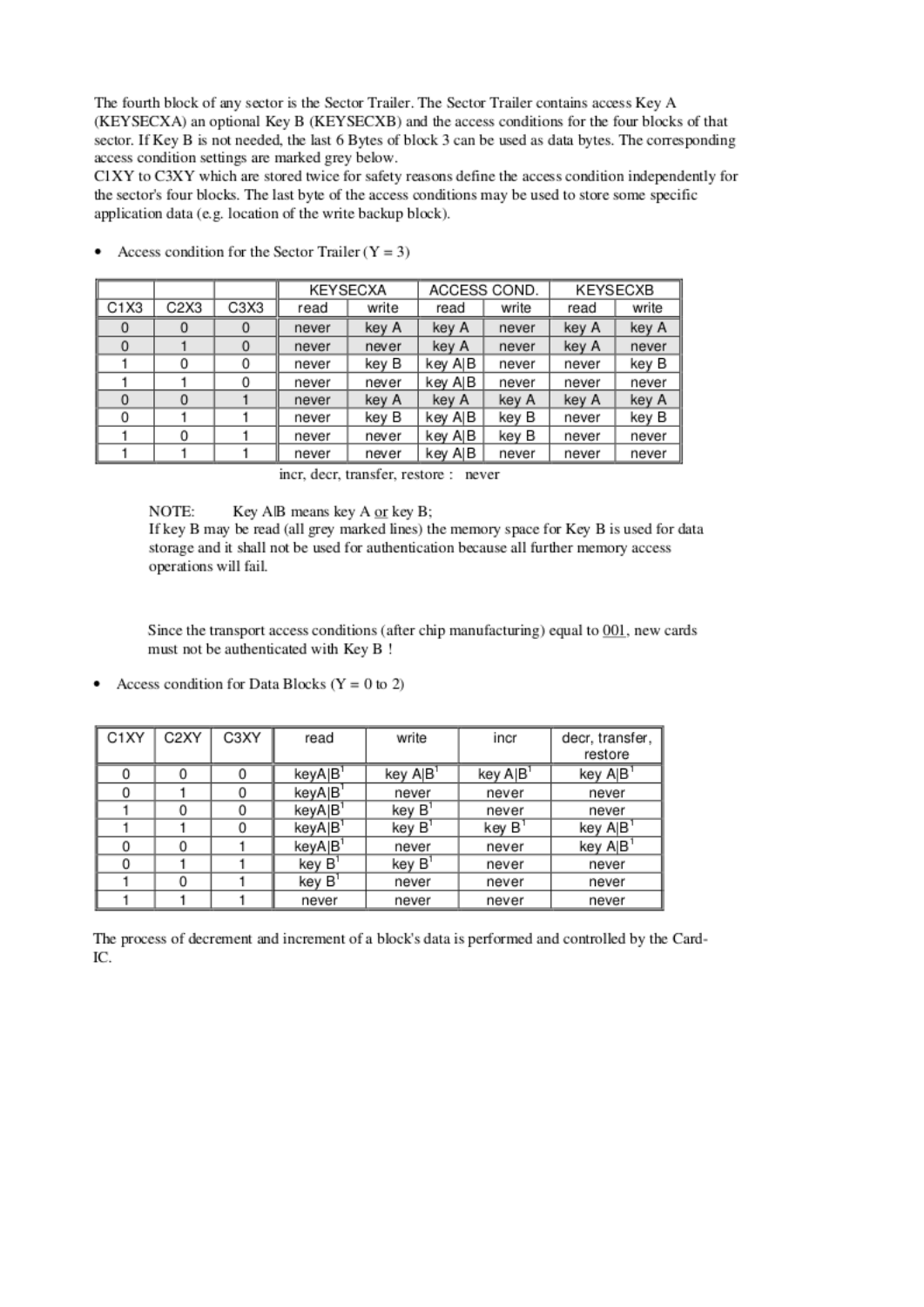Transport code  $\bullet$ 

For transportation, KEYSECXA and the access conditions are predefined by the manufacturer as follows:

| $C1X0, C2X0, C3X0 = 000$ | block 0 (data block)     |
|--------------------------|--------------------------|
| $C1X1, C2X1, C3X1 = 000$ | block 1 (data block)     |
| $C1X2, C2X2, C3X2 = 000$ | block 2 (data block)     |
| $C1X3, C2X3, C3X3 = 001$ | block 3 (Sector Trailer) |

KEYSECXA .secret key, known only by the manufacturer and system integrator

If Key B may be read in the corresponding Sector Trailer it cannot serve for authentication (all grey marked lines in previous table). Consequences: If the RWD tries to authenticate any block of a sector with key B using grey marked access conditions, the card will refuse any subsequent memory access after authentication

In the MFIICS50 IC two types of Data Blocks are used:

#### a) read/write blocks

are used to read and write general 16 bytes of data.

b) value blocks

are used for electronic purse functions (read, increment, decrement, transfer, restore). The maximum size of a value is 4 byte including sign bit, even when a complete 16 byte block has to be reserved. To provide error detection and correction capability, any value is stored 3 times into one value block. The remaining 4 bytes are reserved to some extent for check bits.



value:

32 bit signed 2th complement format stored 3 times (the consistency of the 3 occurrences of the value is internally checked before the chip can perform any calculation)

address: 8 bit arbitrary address byte stored 4 times (this byte is not internally interpreted)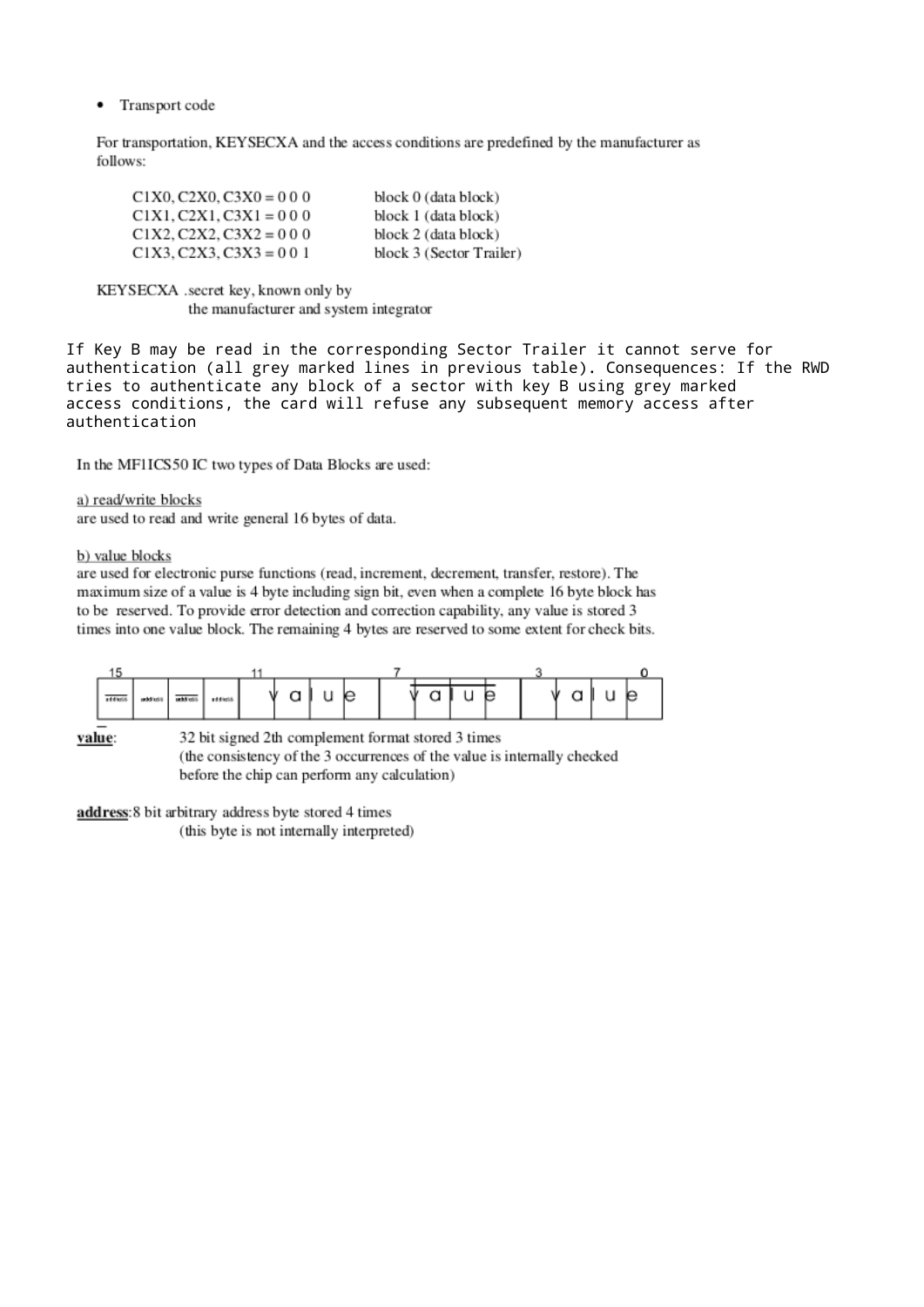A value blocks is first time generated by a WRITE instruction to the desired address. The value may be used for subsequent DECREMENT / INCREMENT / RESTORE instructions.



The result of a calculation instruction is temporally stored in a buffer register. For updating the memory with the calculation result the TRANSFER instruction has to be issued. The chip refuses calculations if any error in the block format could be detected.

The described memory organization makes it possible to appoint different sectors to different applications and to prevent data corruption by using application specific secret keys. Keys can only be altered by a RWD which has stored the actual Key A or Key B if this is allowed according to access conditions. Otherwise the actual key cannot be changed anymore.

Before the execution of a command the correct format of the Access Conditions is checked by the Card-IC. Thus, when programming the Sector Trailer the card needs to be fixed within the operating range of a RWD's antenna to prevent interruption of the write operation because any unsuccessful write operation may lead to blocking the whole sector.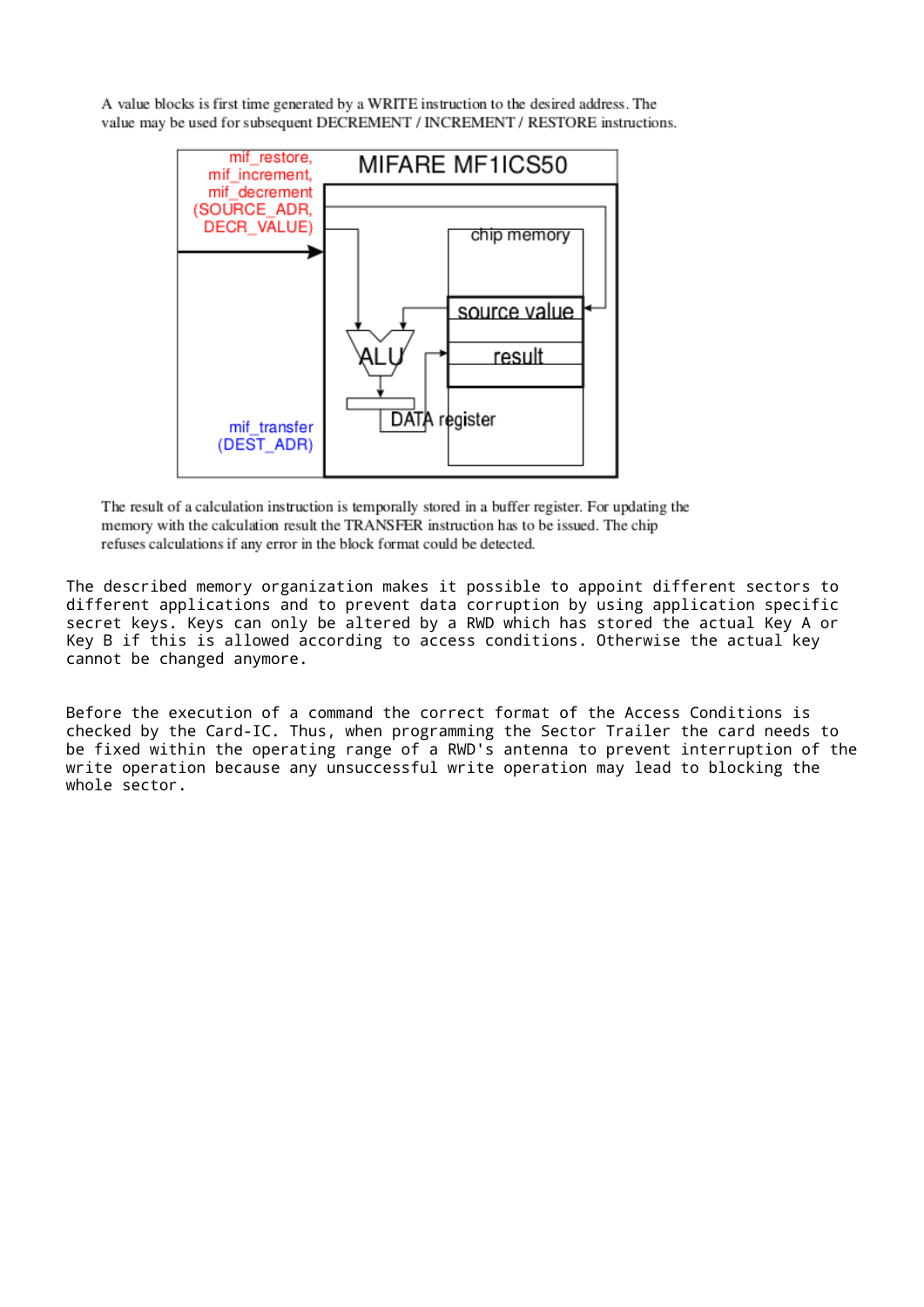# 2.7 Memory contents after IC test

### 2.7.1 Block 0 (manufacturer block):

| byte |                            |    |  |  |  |                                          |  |                   | byte                                  |
|------|----------------------------|----|--|--|--|------------------------------------------|--|-------------------|---------------------------------------|
|      |                            |    |  |  |  |                                          |  |                   | 0 1 2 3 4 5 6 7 8 9 10 11 12 13 14 15 |
|      | Serial number              | CВ |  |  |  | manufacturer data                        |  |                   |                                       |
| CB:  | "serial number check byte" |    |  |  |  | $CB = byte 0$ ^ byte 1 ^ byte 2 ^ byte 3 |  | $(^{\wedge}$ XOR) |                                       |

### 2.7.2 Data Blocks:

Data blocks: contain variable data.

(blocks 1,2 / 4,5,6 / 8,9,10 / 12,13,14 / 16,17,18 / 20,21,22 / 24,25,26 / 28,29,30 / 32,33,34 / 36, 37, 38 / 40, 41, 42 / 44, 45, 46 / 48, 49, 50 / 52, 53, 54 / 56, 57, 58 / 60, 61, 62)

## 2.7.3 Sector Trailers:

Note: The initial state of sector trailers after IC test can be modified depending on the personalisation done e.g. at the card manufacturer.

default coding:

| byte |                 |  |  |    |    |    |    |    |    |                 |    | byte |
|------|-----------------|--|--|----|----|----|----|----|----|-----------------|----|------|
|      |                 |  |  | -  | R  |    | 10 | 11 | 12 | 13              | 14 |      |
|      | transport key A |  |  | 07 | 80 | XX |    |    |    | transport key B |    |      |

(blocks 3/7/11/15/19/23/27/31/35/39/43/47/51/55/59/63) Byte 9 of all sector trailers is not defined. Its memory contents after IC test can vary.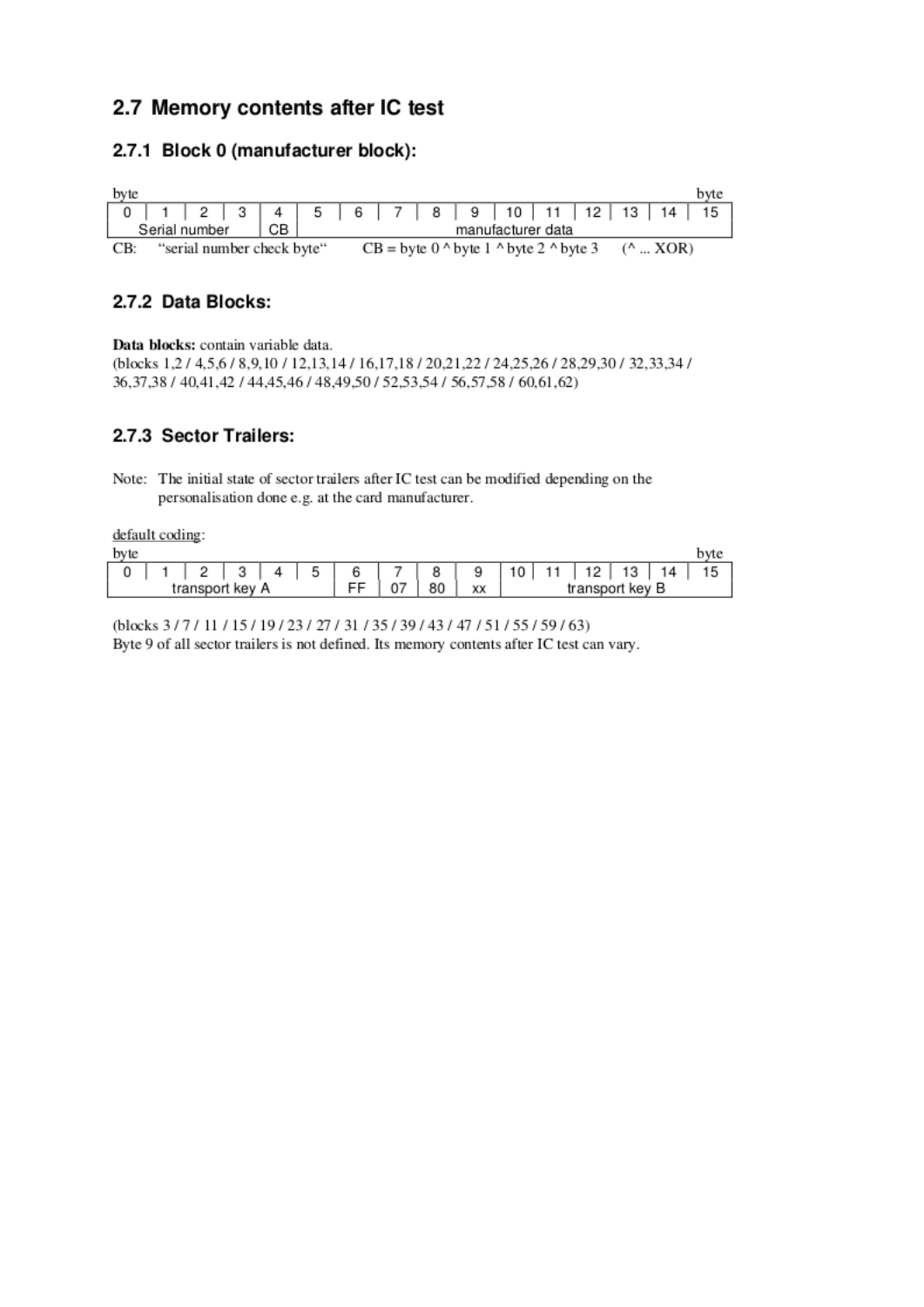MFRC522.h – A Library to use ARDUINO RFID MODULE KIT 13.56 MHZ BY COOQROBOT. There are three hardware components involved: 1) The micro controller: An Arduino

2) The PCD (Proximity Coupling Device): NXP MFRC522 Contactless Reader IC 3) The PICC (short for Proximity Integrated Circuit Card): A card or tag using the ISO 14443A interface, eg Mifare or NTAG203.

MIFARE Classic 1K (MF1S503x):

Has 16 sectors \* 4 blocks/sector \* 16 bytes/block = 1024 bytes. The blocks are numbered 0-63.

Block 3 in each sector is the Sector Trailer. \* Bytes 0-5: Key A Bytes 6-8: Access Bits \* Bytes 9: User data \* Bytes 10-15: Key B (or user data)

Block 0 is read only manufacturer data.

To access a block, an authentication using a key from the block's sector must be performed first.

Example: To read from block 10, first authenticate using a key from sector 3 (blocks  $8 - 11$ .

All keys are set to FFFFFFFFFFFFh at chip delivery.

Warning: Please read section 8.7 "Memory Access". It includes this text: if the PICC detects a format violation the whole sector is irreversibly blocked.

To use a block in "value block" mode (for Increment/Decrement operations) you need to change the sector trailer. Use PICC\_SetAccessBits() to calculate the bit patterns.

Commands sent to the PICC.

The commands used by the PCD to manage communication with several PICCs (ISO 14443-3, Type A, section 6.4)

PICC CMD REQA =  $0x26$ , REQuest command, Type A. Invites PICCs in state IDLE to go to READY and prepare for anticollision or selection. 7 bit frame. PICC CMD WUPA =  $0x52$ , Wake-UP command, Type A. Invites PICCs in state IDLE and HALT to go to READY(\*) and prepare for anticollision or selection. 7 bit frame. PICC CMD CT =  $0x88$ , Cascade Tag. Not really a command, but used during anti collision. PICC\_CMD\_SEL\_CL1 = 0x93, Anti collision/Select, Cascade Level 1 PICC CMD SEL CL2 =  $0x95$ , Anti collision/Select, Cascade Level 2 PICC CMD SEL CL3 = 0x97, Anti collision/Select, Cascade Level 3 PICC\_CMD\_HLTA = 0x50, HaLT command, Type A. Instructs an ACTIVE PICC to go to state HALT.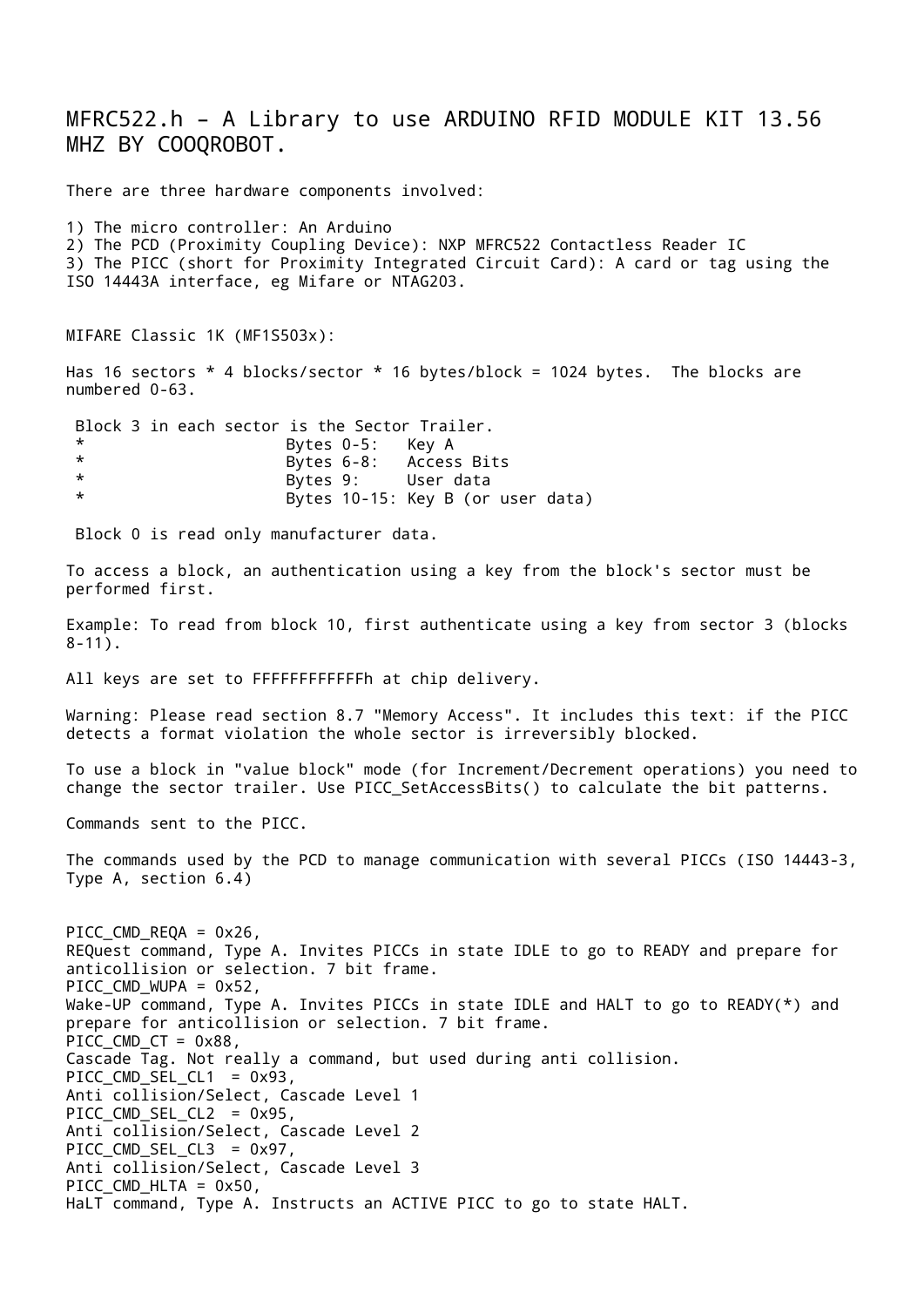The commands used for MIFARE Classic Use PCD MFAuthent to authenticate access to a sector, then use these commands to read/write/modify the blocks on the sector. The read/write commands can also be used for MIFARE Ultralight. PICC CMD MF AUTH KEY  $A = 0x60$ , Perform authentication with Key A PICC CMD MF AUTH KEY B =  $0x61$ , Perform authentication with Key B PICC\_CMD\_MF\_READ = 0x30, Reads one 16 byte block from the authenticated sector of the PICC. Also used for MIFARE Ultralight. PICC CMD MF WRITE  $= 0xA0$ , Writes one 16 byte block to the authenticated sector of the PICC. Called "COMPATIBILITY WRITE" for MIFARE Ultralight. PICC\_CMD\_MF\_DECREMENT = 0xC0, Decrements the contents of a block and stores the result in the internal data register. PICC CMD MF INCREMENT =  $0 \times C1$ , Increments the contents of a block and stores the result in the internal data register. PICC\_CMD\_MF\_RESTORE = 0xC2, Reads the contents of a block into the internal data register. PICC\_CMD\_MF\_TRANSFER = 0xB0, Writes the contents of the internal data register to a block. List of the functions in the library Functions for setting up the Arduino MFRC522(byte chipSelectPin, byte resetPowerDownPin); void setSPIConfig(); Basic interface functions for communicating with the MFRC522 void PCD\_WriteRegister(byte reg, byte value); void PCD\_WriteRegister(byte reg, byte count, byte \*values); byte PCD\_ReadRegister(byte reg); void PCD\_ReadRegister(byte reg, byte count, byte \*values, byte rxAlign = 0); void setBitMask(unsigned char reg, unsigned char mask); void PCD\_SetRegisterBitMask(byte reg, byte mask); void PCD\_ClearRegisterBitMask(byte reg, byte mask); byte PCD CalculateCRC(byte \*data, byte length, byte \*result); Functions for manipulating the MFRC522 void PCD\_Init(); void PCD\_Reset(); void PCD\_AntennaOn(); Functions for communicating with PICCs byte PCD\_TransceiveData(byte \*sendData, byte sendLen, byte \*backData, byte \*backLen, byte \*validBits = NULL, byte  $rx$ Align = 0, bool checkCRC =  $false$ );

byte PCD\_CommunicateWithPICC(byte command, byte waitIRq, byte \*sendData, byte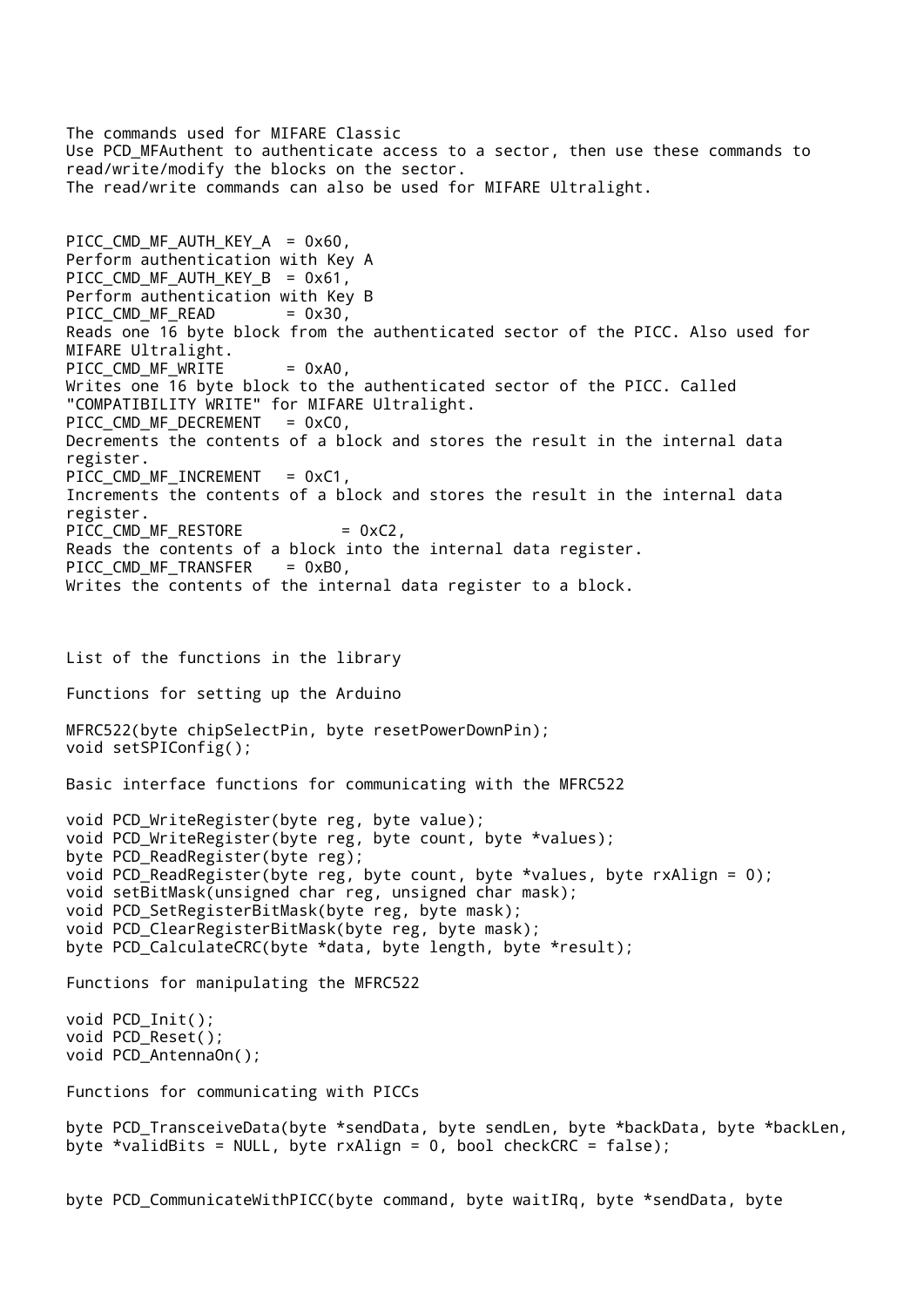sendLen, byte \*backData = NULL, byte \*backLen = NULL, byte \*validBits = NULL, byte  $rxAlign = 0$ , bool checkCRC = false); byte PICC\_RequestA(byte \*bufferATQA, byte \*bufferSize); byte PICC\_WakeupA(byte \*bufferATQA, byte \*bufferSize); byte PICC\_REQA\_or\_WUPA( byte command, byte \*bufferATQA, byte \*bufferSize); byte PICC Select(Uid \*uid, byte validBits = 0); byte PICC\_HaltA(); Functions for communicating with MIFARE PICCs byte PCD\_Authenticate(byte command, byte blockAddr, MIFARE\_Key \*key, Uid \*uid); void PCD\_StopCrypto1(); byte MIFARE\_Read(byte blockAddr, byte \*buffer, byte \*bufferSize); byte MIFARE\_Write(byte blockAddr, byte \*buffer, byte bufferSize); byte MIFARE\_Decrement(byte blockAddr, long delta); byte MIFARE Increment(byte blockAddr, long delta); byte MIFARE Restore(byte blockAddr): byte MIFARE\_Transfer(byte blockAddr); byte MIFARE\_Ultralight\_Write(byte page, byte \*buffer, byte bufferSize); Support functions byte PCD\_MIFARE\_Transceive( byte \*sendData, byte sendLen, bool acceptTimeout = false); const char \*GetStatusCodeName(byte code); byte PICC\_GetType(byte sak); const char \*PICC\_GetTypeName(byte type); void PICC\_DumpToSerial(Uid \*uid); void PICC DumpMifareClassicToSerial(Uid \*uid, byte piccType, MIFARE Key \*key); void PICC DumpMifareClassicSectorToSerial(Uid \*uid, MIFARE Key \*key, byte sector); void PICC\_DumpMifareUltralightToSerial(); void MIFARE SetAccessBits(byte \*accessBitBuffer, byte g0, byte g1, byte g2, byte g3); Convenience functions - does not add extra functionality bool PICC\_IsNewCardPresent(); bool PICC\_ReadCardSerial(); Detailed documentation – enum and structures PICC types we can detect. Remember to update PICC GetTypeName() if you add more. enum PICC\_Type Return codes from the functions in this class. Remember to update GetStatusCodeName() if you add more. enum StatusCode A struct used for passing the UID of a PICC. typedef struct { byte size; Number of bytes in the UID. 4, 7 or 10. byte uidByte[10]; byte sak; The SAK (Select acknowledge) byte returned from the PICC after successful selection. } Uid

A struct used for passing a MIFARE Crypto1 key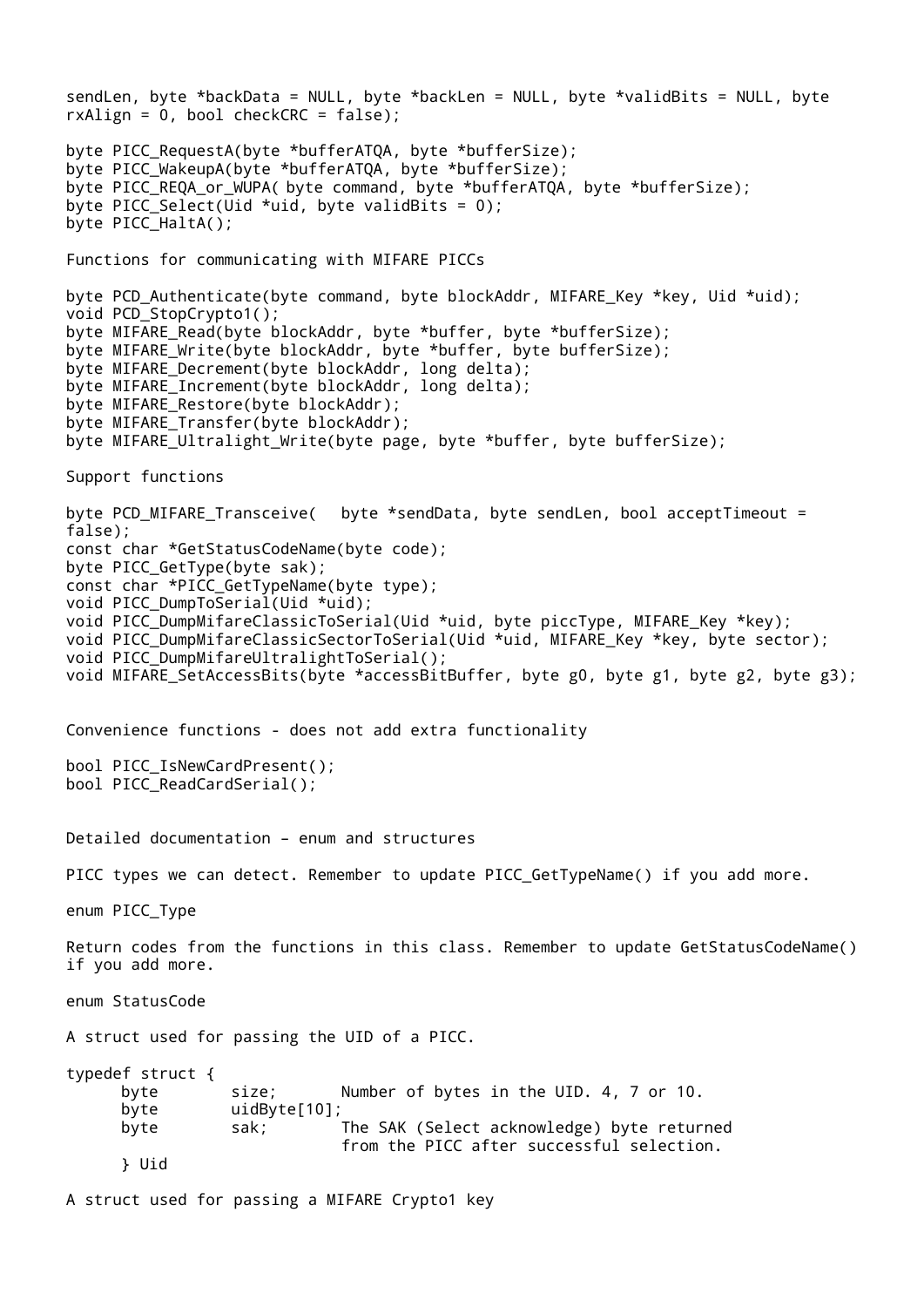typedef struct { byte keyByte[MF\_KEY\_SIZE]; } MIFARE\_Key; Example: // Prepare key - all keys are set to FFFFFFFFFFFFh at chip delivery from the factory. MFRC522::MIFARE\_Key key; for (byte  $i = 0$ ;  $i < 6$ ;  $i^{++}$ ) key.keyByte[i] = 0xFF; Member variables Uid uid; **Used by PICC\_ReadCardSerial()**. Detailed documentation – functions +Create object instance MFRC522( byte chipSelectPin, Arduino pin used for SPI chip select byte resetPowerDownPin Arduino pin used for SPI reset ); Example: #include <SPI.h> #include <MFRC522.h> #define SS\_PIN 10 //Arduino Uno #define RST\_PIN 9 MFRC522 mfrc522(SS\_PIN, RST\_PIN); // Create MFRC522 instance. +Initializes the MFRC522 chip. void MFRC522::PCD\_Init() Example: void setup() { Serial.begin(9600);  $\frac{1}{1}$  Init serial communications with PC SPI.begin();  $\frac{1}{2}$  // Init SPI bus<br>mfrc522.PCD Init(): // Init MFRC522 card  $mfrc522.PCD_Init()$ ; } +Set SPI bus to work with MFRC522 chip. Please call this function if you have changed the SPI config since the MFRC522 constructor was run. void MFRC522::setSPIConfig() +Performs a soft reset on the MFRC522 chip and waits for it to be ready again. void MFRC522::PCD\_Reset() +Turns the antenna on by enabling pins TX1 and TX2. After a reset these pins are disabled. void MFRC522::PCD\_AntennaOn() +Transmits a REQuest command, Type A. Invites PICCs in state IDLE to go to READY and prepare for anticollision or selection. 7 bit frame. Beware: When two PICCs are in the field at the same time I often get STATUS\_TIMEOUT probably due do bad antenna design. return STATUS\_OK on success, STATUS\_??? otherwise. byte MFRC522::PICC\_RequestA( byte \*bufferATQA, The buffer to store the ATQA (Answer to request) in byte \*bufferSize Buffer size, at least two bytes. Also number of bytes returned if STATUS OK.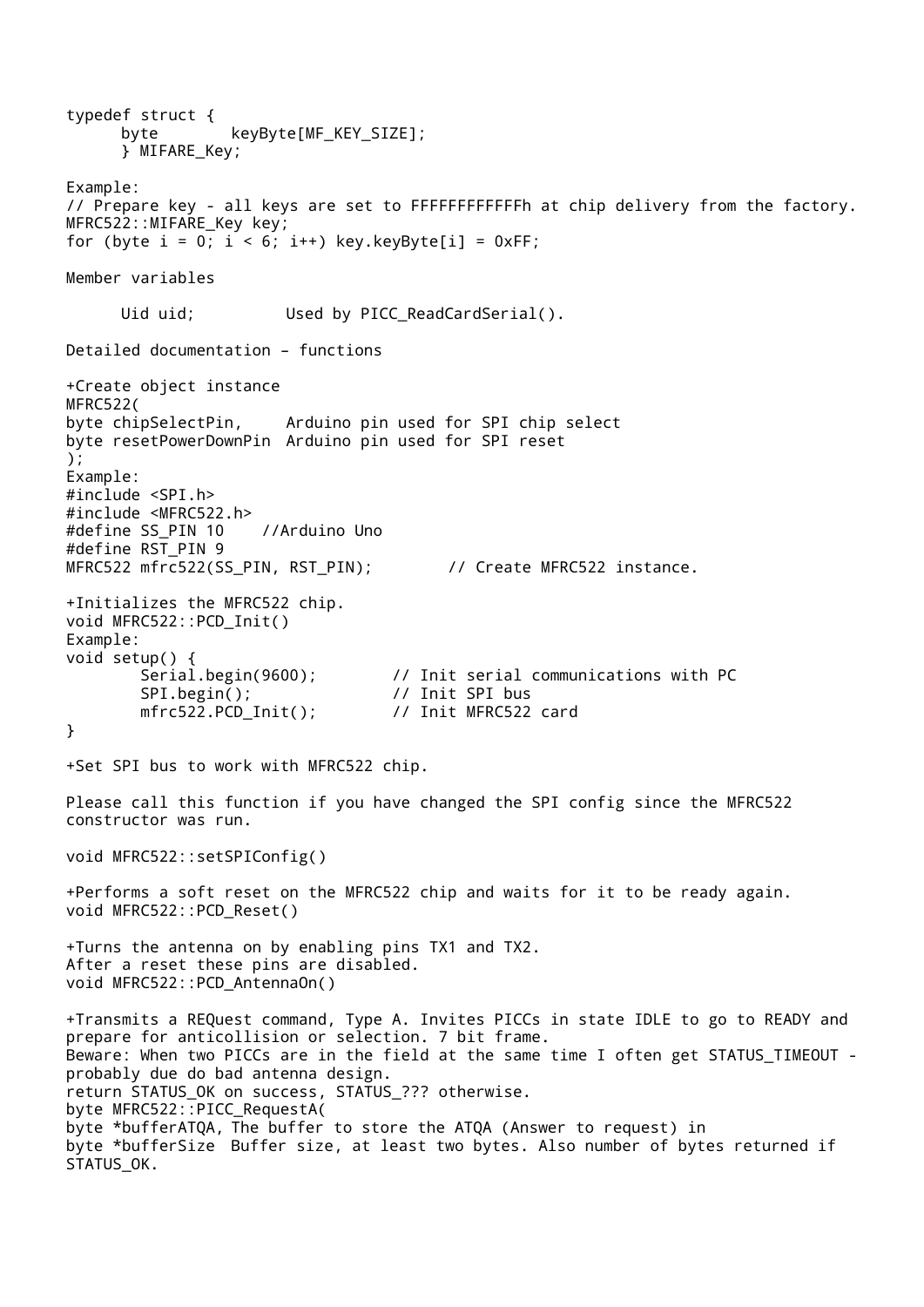+Transmits a Wake-UP command, Type A. Invites PICCs in state IDLE and HALT to go to READY(\*) and prepare for anticollision or selection. 7 bit frame. Beware: When two PICCs are in the field at the same time I often get STATUS\_TIMEOUT probably due do bad antenna design. return STATUS\_OK on success, STATUS\_??? otherwise. byte MFRC522::PICC\_WakeupA( byte \*bufferATQA, The buffer to store the ATQA (Answer to request) in byte \*bufferSize Buffer size, at least two bytes. Also number of bytes returned if STATUS OK.

+Transmits SELECT/ANTICOLLISION commands to select a single PICC. Before calling this function the PICCs must be placed in the READY(\*) state by calling PICC\_RequestA() or PICC\_WakeupA(). On success:

-The chosen PICC is in state ACTIVE(\*) and all other PICCs have returned to state IDLE/HALT. (Figure 7 of the ISO/IEC 14443-3 draft.) -The UID size and value of the chosen PICC is returned in \*uid along with the SAK.

A PICC UID consists of 4, 7 or 10 bytes. Only 4 bytes can be specified in a SELECT command, so for the longer UIDs two or three iterations are used:

| Example of PICC<br>Number of UID bytes<br>Cascade levels<br>UID size |                       |
|----------------------------------------------------------------------|-----------------------|
|                                                                      |                       |
| MIFARE Classic<br>single                                             |                       |
| double                                                               | MIFARE Ultralight     |
| triple<br>10.                                                        | Not currently in use? |

return STATUS OK on success, STATUS ??? otherwise. byte MFRC522::PICC\_Select( Uid \*uid, The Pointer to Uid struct. Normally output, but can also be used to supply a known UID.

byte validBits The number of known UID bits supplied in \*uid.

Normally 0. If set you must also supply uid->size.

Description of buffer structure:

Byte 0: SEL The Indicates the Cascade Level: PICC\_CMD\_SEL\_CL1, PICC CMD SEL CL2 or PICC CMD SEL CL3 Byte 1: NVB **Number of Valid Bits (in complete command, not just the UID)**: High nibble: complete bytes, Low nibble: Extra bits. Byte 2: UID-data or CT See explanation below. CT means Cascade Tag. Byte 3: UID-data Byte 4: UID-data Byte 5: UID-data Block Check Character - XOR of bytes 2-5 Byte 7: CRC\_A Byte 8: CRC\_A The BCC and CRC\_A is only transmitted if we know all the UID bits of the current Cascade Level. Description of bytes 2-5: (Section 6.5.4 of the ISO/IEC 14443-3 draft: UID contents and cascade levels) UID size Cascade level Byte2 Byte3 Byte4 Byte5 ======== ============= ===== ===== ===== ===== 4 bytes 1 uid0 uid1 uid2 uid3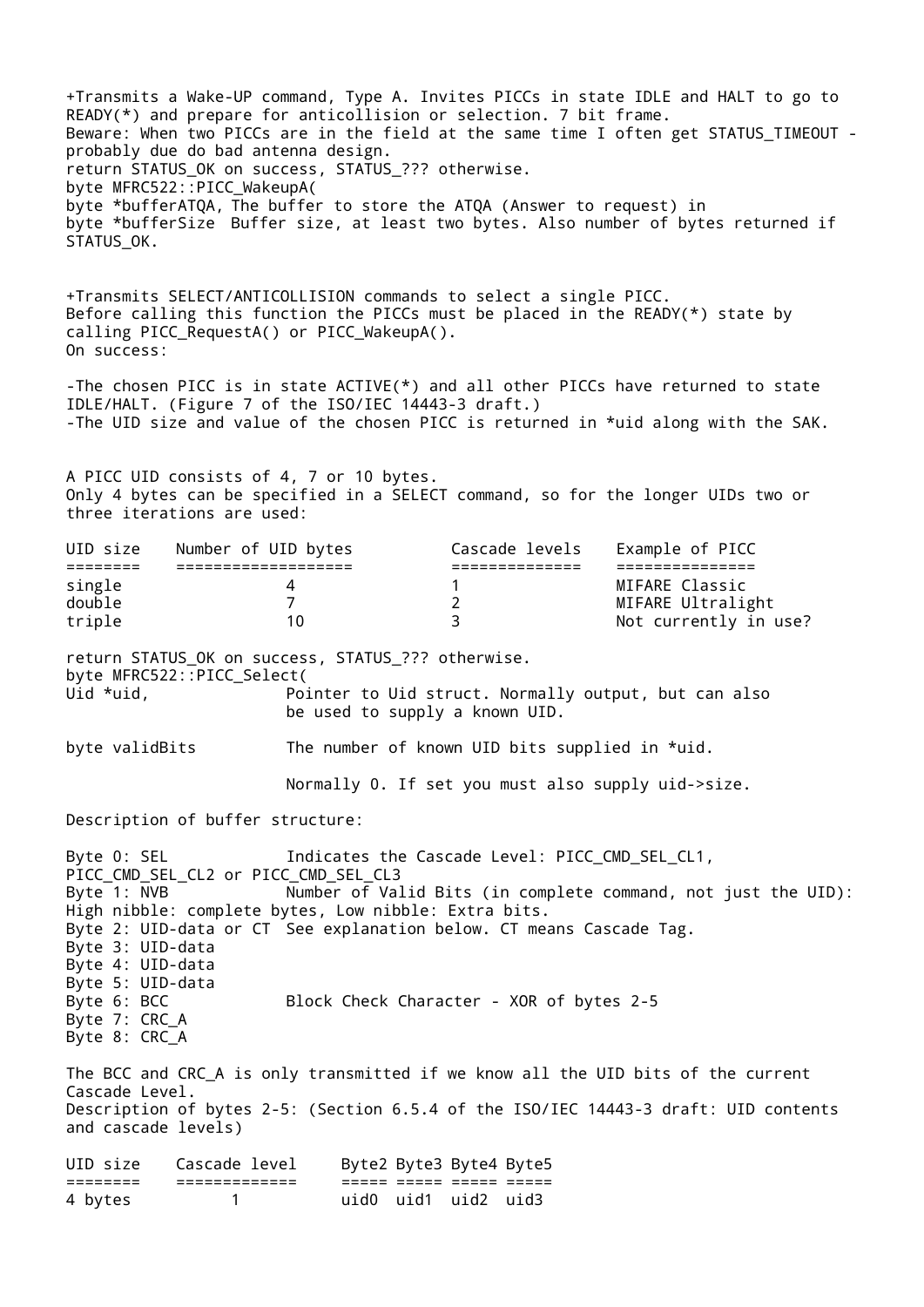```
7 bytes 1 CT uid0 uid1 uid2
                 2 uid3 uid4 uid5 uid6
10 bytes 1 CT uid0 uid1 uid2
                 2 CT uid3 uid4 uid5
+Instructs a PICC in state ACTIVE(*) to go to state HALT.
return STATUS OK on success, STATUS ??? otherwise.
byte PICC_HaltA();
Example:
// Halt PICC
mfrc522.PICC_HaltA();
+Executes the MFRC522 MFAuthent command.
This command manages MIFARE authentication to enable a secure communication to any 
MIFARE Mini, MIFARE 1K and MIFARE 4K card.
The authentication is described in the MFRC522 datasheet section 10.3.1.9 and http://
www.nxp.com/documents/data_sheet/MF1S503x.pdf section 10.1. for use with MIFARE 
Classic PICCs.
The PICC must be selected - ie in state ACTIVE(*) - before calling this function.
Remember to call PCD_StopCrypto1() at the end of communication with the 
authenticated PICC - otherwise no new communications can start.
All keys are set to FFFFFFFFFFFFh at chip delivery.
return STATUS_OK on success, STATUS_??? otherwise. Probably STATUS_TIMEOUT if you 
supply the wrong key.
byte MFRC522::PCD_AuthenticateI(
byte command, PICC_CMD_MF_AUTH_KEY_A or PICC_CMD_MF_AUTH_KEY_B
byte blockAddr, The block number. See numbering in the comments in
                      the .h file.
MIFARE Key *key, Pointer to the Crypto1 key to use (6 bytes)
Uid *uid Pointer to Uid struct. The first 4 bytes of the UID
                      is used.
\lambdaExample:
MFRC522::MIFARE_Key key;
for (byte i = 0; i < 6; i++) key.keyByte[i] = 0xFF;
byte trailerBlock = 7;
byte status;
if ( ! mfrc522.PICC_ReadCardSerial()) return;
status = mfrc522.PCD_Authenticate(MFRC522::PICC_CMD_MF_AUTH_KEY_A, trailerBlock, 
&key, &(mfrc522.uid));
if (status != MFRC522::STATUS OK) {
   Serial.print("PCD Authenticate() failed: ");
    Serial.println(mfrc522.GetStatusCodeName(status));
    return;
}
+Used to exit the PCD from its authenticated state.
Remember to call PCD_StopCrypto1() at the end of communication with the 
authenticated PICC - otherwise no new communications can start.
void MFRC522::PCD_StopCrypto1() 
Example:
// Stop encryption on PCD
mfrc522.PCD_StopCrypto1();
+Reads 16 bytes (+ 2 bytes CRC_A) from the active PICC.
For MIFARE Classic the sector containing the block must be authenticated before 
calling this function.
For MIFARE Ultralight only addresses 00h to 0Fh are decoded.
* The MF0ICU1 returns a NAK for higher addresses.
```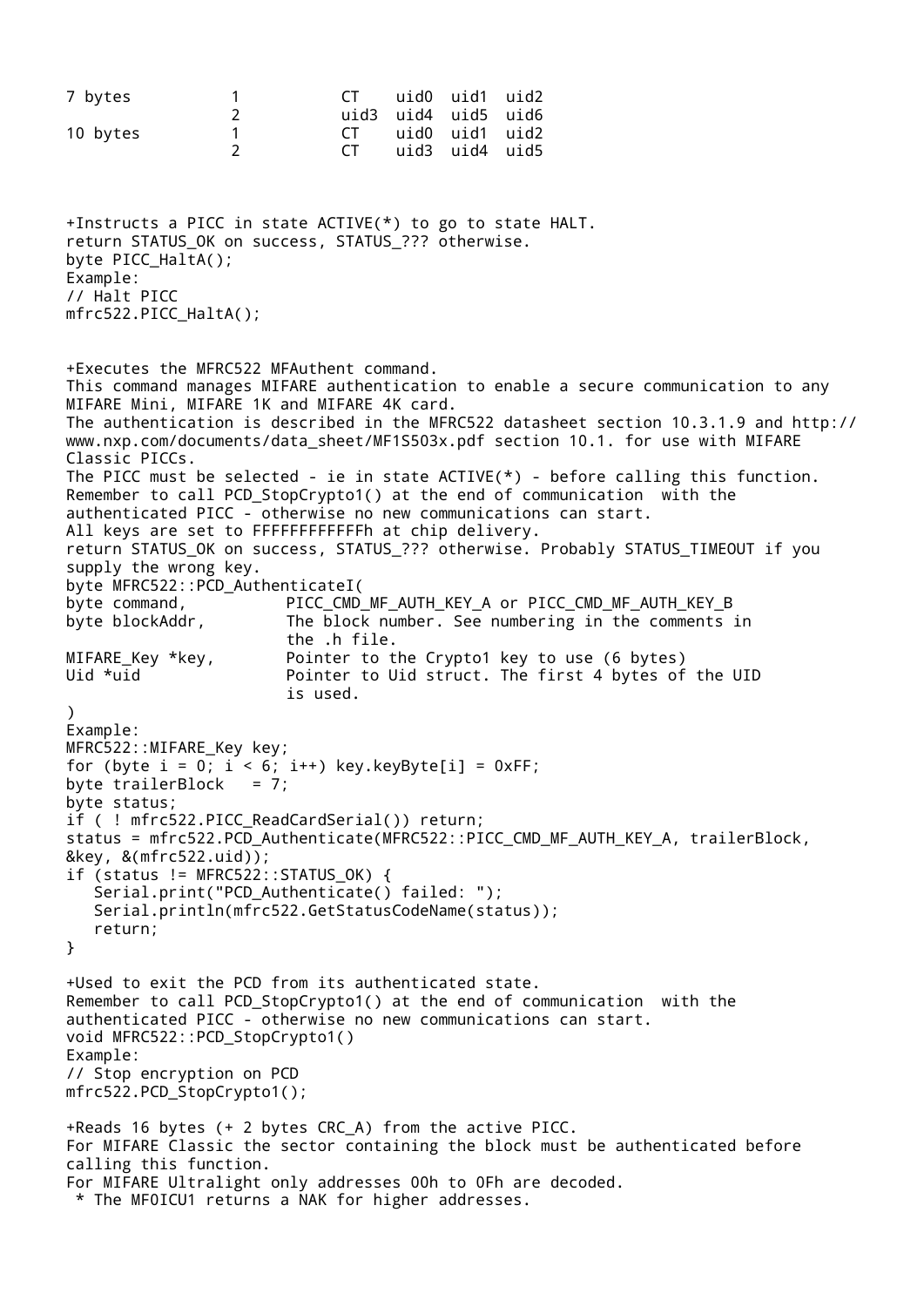\* The MF0ICU1 responds to the READ command by sending 16 bytes starting from the page address defined by the command argument. \* For example; if blockAddr is 03h then pages 03h, 04h, 05h, 06h are returned. \* A roll-back is implemented: If blockAddr is 0Eh, then the contents of pages 0Eh, 0Fh, 00h and 01h are returned. The buffer must be at least 18 bytes because a CRC\_A is also returned. Checks the CRC\_A before returning STATUS\_OK. return STATUS\_OK on success, STATUS\_??? otherwise. byte MFRC522::MIFARE\_Read( byte blockAddr, MIFARE Classic: The block (0-0xff) number. MIFARE Ultralight: The first page to return data from. byte \*buffer, The buffer to store the data in byte \*bufferSize Buffer size, at least 18 bytes. Also number of bytes returned if STATUS\_OK. Example: byte valueBlockA = 4; byte buffer[18]; byte size = sizeof(buffer); byte status = mfrc522.MIFARE\_Read(valueBlockA, buffer, &size); +Writes 16 bytes to the active PICC. For MIFARE Classic the sector containing the block must be authenticated before calling this function. For MIFARE Ultralight the operation is called "COMPATIBILITY WRITE". Even though 16 bytes are transferred to the Ultralight PICC, only the least significant 4 bytes (bytes 0 to 3) are written to the specified address. It is recommended to set the remaining bytes 04h to 0Fh to all logic 0. return STATUS\_OK on success, STATUS\_??? otherwise. byte MFRC522::MIFARE\_Write( byte blockAddr, MIFARE Classic: The block (0-0xff) number. MIFARE Ultralight: The page (2-15) to write to. byte \*buffer, The 16 bytes to write to the PICC byte bufferSize Buffer size, must be at least 16 bytes. Exactly 16 bytes are written. Example: byte valueBlockA  $= 4$ ; byte value1Block[] =  $\{ 1, 2, 3, 4, 5, 6, 7, 8, 9, 10, 255, 12, 13, 14, 15, 16 \}$ ; status = mfrc522.MIFARE\_Write(valueBlockA, value1Block, 16); if (status != MFRC522::STATUS\_OK) { Serial.print("MIFARE\_Write() failed: "); Serial.println(mfrc522.GetStatusCodeName(status)); } +MIFARE Decrement subtracts the delta from the value of the addressed block, and stores the result in a volatile memory. For MIFARE Classic only. The sector containing the block must be authenticated before calling this function. Only for blocks in "value block" mode, ie with access bits [C1 C2 C3] = [110] or [001]. Use MIFARE\_Transfer() to store the result in a block. return STATUS\_OK on success, STATUS\_??? otherwise. byte MFRC522::MIFARE\_Decrement( byte blockAddr, The block (0-0xff) number. long delta This number is subtracted from the value of block blockAddr. +MIFARE Increment adds the delta to the value of the addressed block, and stores the result in a volatile memory. For MIFARE Classic only. The sector containing the block must be authenticated before calling this function.

Only for blocks in "value block" mode, ie with access bits [C1 C2 C3] = [110] or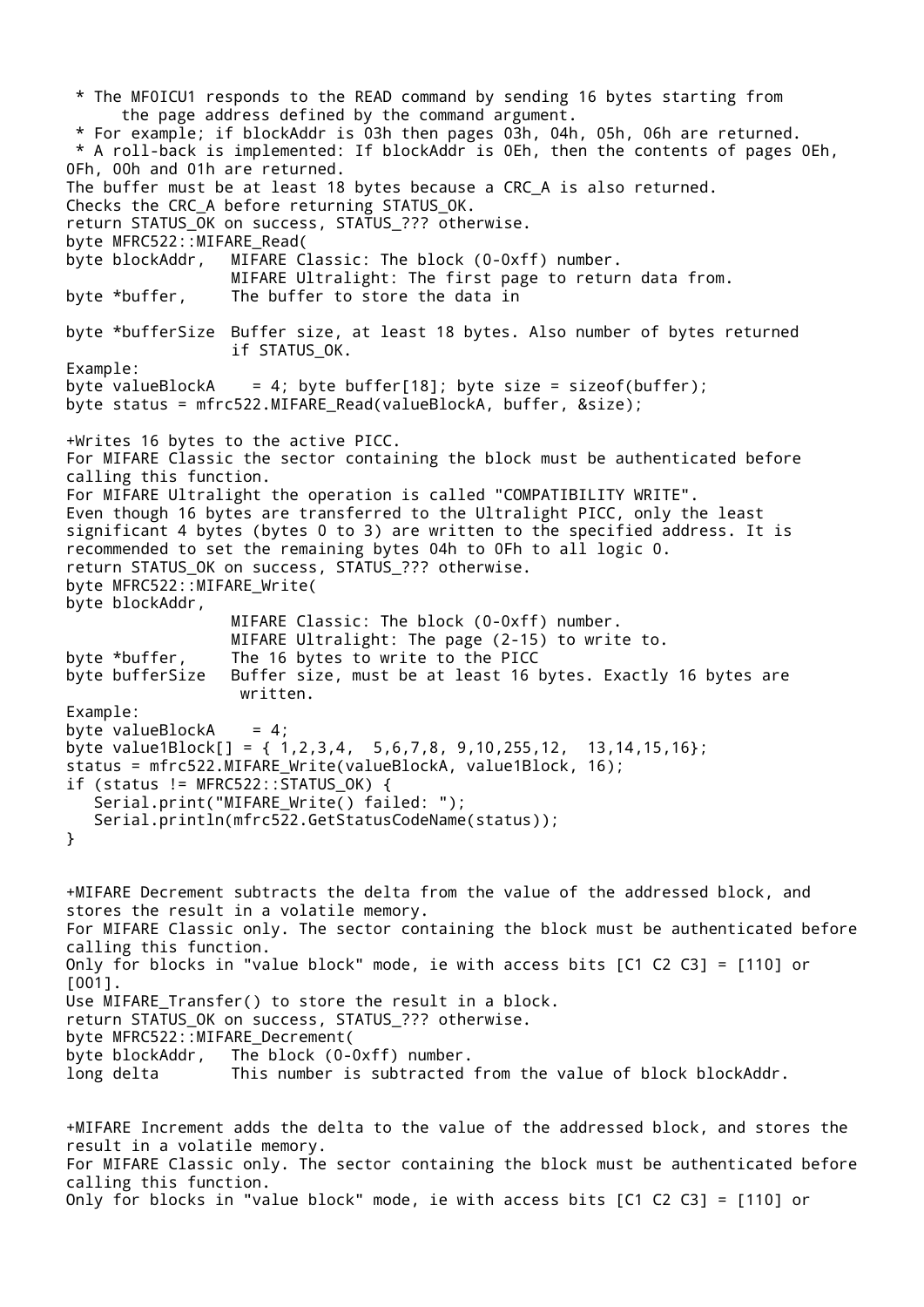```
[001].
Use MIFARE Transfer() to store the result in a block.
return STATUS_OK on success, STATUS_??? otherwise.
byte MFRC522::MIFARE_Increment(
byte blockAddr, The block (0-0xff) number.
long delta This number is added to the value of block blockAddr.
Example:
// Add 1 to the value of valueBlockA and store the result in valueBlockA.
byte valueBlockA = 5;
Serial.print("Adding 1 to value of block "); Serial.println(valueBlockA);
byte status = mfrc522.MIFARE Increment(valueBlockA, 1);
if (status != MFRC522::STATUS_OK) {
      Serial.print("MIFARE_Increment() failed: ");
      Serial.println(mfrc522.GetStatusCodeName(status));
      return;
}
status = mfrc522.MIFARE Transfer(valueBlockA);
if (status != MFRC522::STATUS OK) {
      Serial.print("MIFARE_Transfer() failed: ");
      Serial.println(mfrc522.GetStatusCodeName(status));
      return;
}
+MIFARE Restore copies the value of the addressed block into a volatile memory.
For MIFARE Classic only. The sector containing the block must be authenticated before
calling this function.
Only for blocks in "value block" mode, ie with access bits [C1 C2 C3] = [110] or 
[001].
Use MIFARE Transfer() to store the result in a block.
return STATUS OK on success, STATUS ??? otherwise.
byte MFRC522::MIFARE_Restore(
byte blockAddr The block (0-0xff) number.
The datasheet describes Restore as a two step operation, but does not explain what 
data to transfer in step 2.Doing only a single step does not work, so I chose to 
transfer 0L in step two.
+Helper function for the two-step MIFARE Classic protocol operations Decrement, 
Increment and Restore.
return STATUS_OK on success, STATUS_??? otherwise.
byte MFRC522::MIFARE_TwoStepHelper(
byte command, The command to use
byte blockAddr, The block (0-0xff) number.
long data The data to transfer in step 2
                                                     )
+MIFARE Transfer writes the value stored in the volatile memory into one MIFARE 
Classic block.
For MIFARE Classic only. The sector containing the block must be authenticated before
calling this function.
Only for blocks in "value block" mode, ie with access bits [C1 C2 C3] = [110] or 
[001].
return STATUS_OK on success, STATUS_??? otherwise.
byte MFRC522::MIFARE_Transfer(
byte blockAddr The block (0-0xff) number.
+Returns a string pointer to a status code name.
const char *MFRC522::GetStatusCodeName(
byte code One of the StatusCode enums.
```
code values return values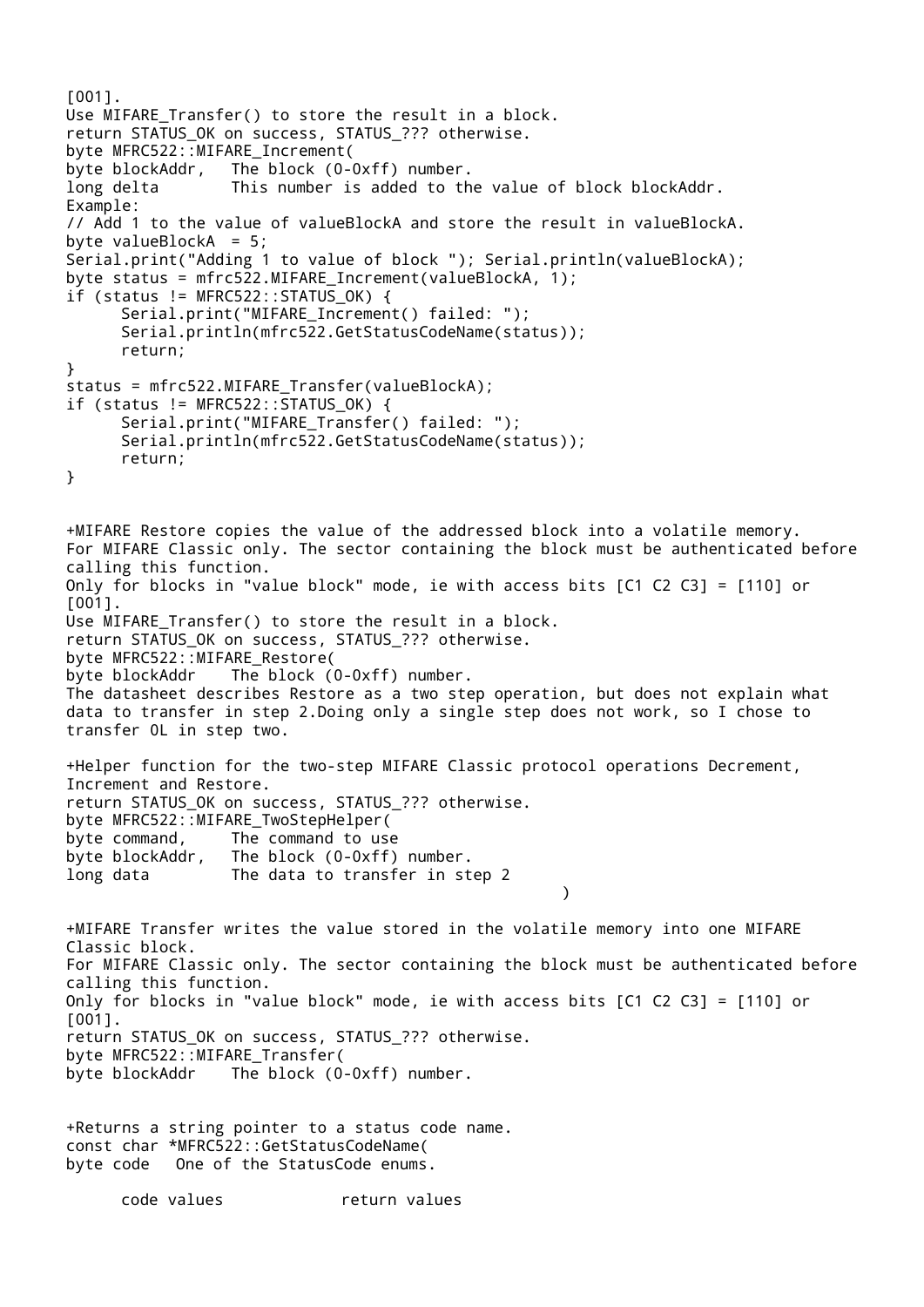STATUS OK: "Success." STATUS\_ERROR: "Error in communication." STATUS\_COLLISION: "Collision detected." STATUS\_TIMEOUT: "Timeout in communication." STATUS NO ROOM: "A buffer is not big enough." STATUS\_INTERNAL\_ERROR: "Internal error in the code. Should not happen." STATUS\_INVALID: "Invalid argument." STATUS\_CRC\_WRONG: "The CRC\_A does not match." STATUS\_MIFARE\_NACK: "A MIFARE PICC responded with NAK." default: "Unknown error" Example: Serial.println(mfrc522.GetStatusCodeName(status)); +Translates the SAK (Select Acknowledge) to a PICC type. return PICC\_Type byte MFRC522::PICC\_GetType( byte sak The SAK byte returned from PICC Select(). sak return value sak & 0x04 PICC TYPE NOT COMPLETE 0x09 PICC\_TYPE\_MIFARE\_MINI 0x08 PICC\_TYPE\_MIFARE\_1K 0x18 PICC\_TYPE\_MIFARE\_4K 0x00 PICC\_TYPE\_MIFARE\_UL 0x10 or 0x11 PICC\_TYPE\_MIFARE\_PLUS 0x01 PICC\_TYPE\_TNP3XXX sak & 0x20 PICC\_TYPE\_ISO\_14443\_4 sak & 0x40 PICC TYPE ISO 18092 else PICC TYPE UNKNOWN +Returns a string pointer to the PICC type name. const char \*MFRC522::PICC\_GetTypeName( byte piccType One of the PICC\_Type enums. piccType **return** value PICC\_TYPE\_ISO\_14443\_4 "PICC compliant with ISO/IEC 14443-4" PICC\_TYPE\_ISO\_18092: "PICC compliant with ISO/IEC 18092 (NFC)" PICC\_TYPE\_MIFARE\_MINI "MIFARE Mini, 320 bytes"<br>PICC\_TYPE\_MIFARE\_1K "MIFARE 1KB" PICC\_TYPE\_MIFARE\_1K PICC\_TYPE\_MIFARE\_4K "MIFARE 4KB" PICC\_TYPE\_MIFARE\_UL "MIFARE Ultralight or Ultralight C" PICC TYPE MIFARE PLUS "MIFARE Plus" PICC TYPE TNP3XXX "MIFARE TNP3XXX" PICC TYPE NOT COMPLETE "SAK indicates UID is not complete." PICC\_TYPE\_UNKNOWN "Unknown type" Example: Serial.println(mfrc522.PICC\_GetTypeName(piccType)); +Dumps debug info about the selected PICC to Serial. On success the PICC is halted after dumping the data. For MIFARE Classic the factory default key of 0xFFFFFFFFFFFF is tried. void MFRC522::PICC\_DumpToSerial( Uid \*uid Pointer to Uid struct returned from a successful PICC Select(). Example: mfrc522.PICC\_DumpToSerial(&(mfrc522.uid)); +Dumps memory contents of a sector of a MIFARE Classic PICC. Uses PCD\_Authenticate(), MIFARE\_Read() and PCD\_StopCrypto1.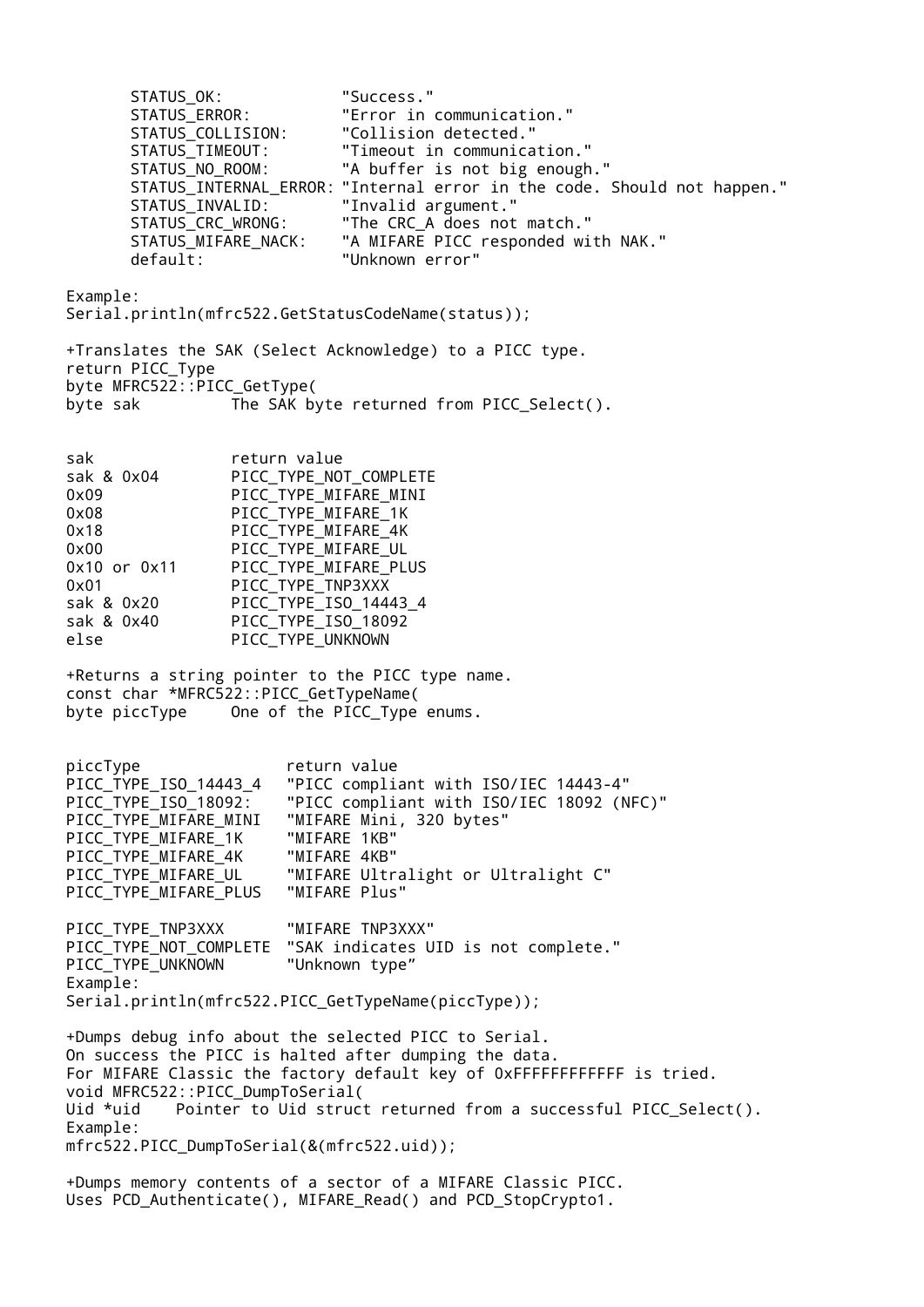Always uses PICC\_CMD\_MF\_AUTH\_KEY\_A because only Key A can always read the sector trailer access bits. void MFRC522::PICC\_DumpMifareClassicSectorToSerial( Uid \*uid, Pointer to Uid struct returned from a successful PICC Select() MIFARE\_Key \*key, Key A for the sector. byte sector The sector to dump, 0..39. +Calculates the bit pattern needed for the specified access bits. In the [C1 C2 C3] tuples C1 is MSB  $(=4)$  and C3 is LSB  $(=1)$ . void MFRC522::MIFARE\_SetAccessBits( byte \*accessBitBuffer, Pointer to byte 6, 7 and 8 in the sector trailer. Bytes [0..2] will be set. byte g0,  $\angle$  Access bits [C1 C2 C3] for block 0 (for sectors 0-31) or blocks 0-4 (for sectors 32-39) byte g1,  $\sim$  Access bits C1 C2 C3] for block 1 (for sectors 0-31) or blocks 5-9 (for sectors 32-39) byte g2,  $\sim$  Access bits C1 C2 C3] for block 2 (for sectors 0-31) or blocks 10-14 (for sectors 32-39) byte g3 6 Access bits C1 C2 C3] for the sector trailer, block 3 (for sectors 0-31) or block 15 (for sectors 32-39) The access bits are stored in a peculiar fashion. There are four groups: g[3] Access bits for the sector trailer, block 3 (for sectors 0-31) or block 15 (for sectors 32-39) g[2] Access bits for block 2 (for sectors 0-31) or blocks 10-14 (for sectors 32-39)  $g[1]$  Access bits for block 1 (for sectors 0-31) or blocks 5-9 (for sectors 32-39) g[0] Access bits for block 0 (for sectors 0-31) or blocks 0-4 (for sectors 32-39) Each group has access bits [C1 C2 C3]. In this code C1 is MSB and C3 is LSB. The four CX bits are stored together in a nibble cx and an inverted nibble cx\_. Example: // Sector trailer that defines blocks 5 and 6 as Value Blocks and enables key B. byte trailerBuffer[] = {255,255,255,255,255,255,0,0,0,0, 255,255,255,255,255,255}; // Keep default keys. // g1=6(i.e.110) => block 5 value block. Key B write&increment, A or B decrement.  $\frac{1}{2}$  g2=6 => Same thing for block 6. // g3=3 => Key B must be used to modify the Sector Trailer. Key B becomes valid. mfrc522.MIFARE\_SetAccessBits(&trailerBuffer[6], 0, 6, 6, 3); +Check if a card is present bool MFRC522::PICC\_IsNewCardPresent() Returns true if a PICC responds to PICC CMD REQA. Only "new" cards in state IDLE are invited. Sleeping cards in state HALT are ignored. Example: // Look for new cards if ( ! mfrc522.PICC\_IsNewCardPresent()) return; +Read Card Serial bool MFRC522::PICC\_ReadCardSerial() Simple wrapper around PICC Select. Returns true if a UID could be read.The read UID is available in the class variable uid. Remember to call PICC\_IsNewCardPresent(), PICC\_RequestA() or PICC\_WakeupA() first. return true if one selected